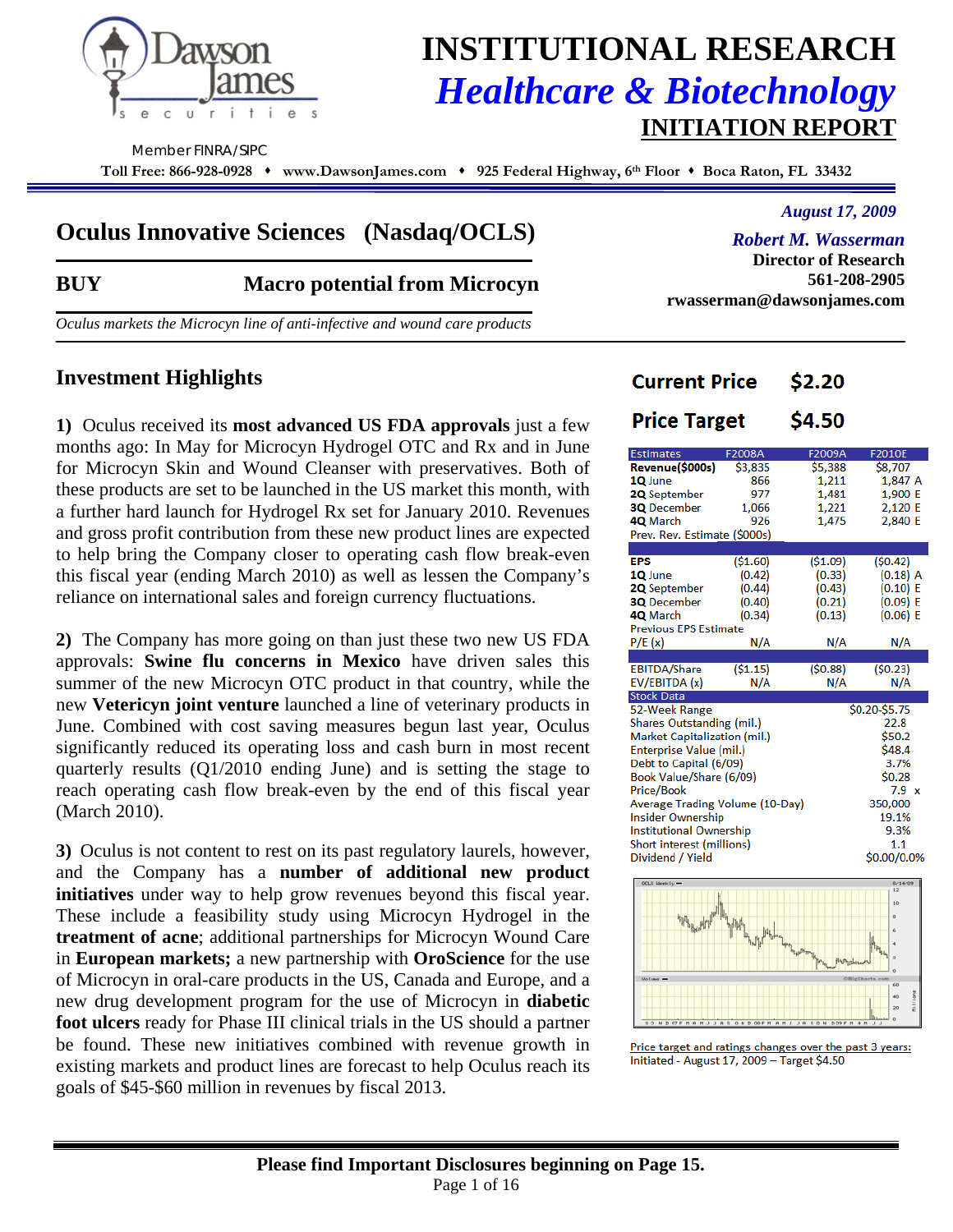

#### **Conclusion**

Oculus' Microcyn-based product sales have grown dramatically since initial marketing approvals several years ago, and very recent FDA approvals are projected to keep this sales momentum going for the near future. Longer-term, more new product initiatives are being advanced, and if successful, will keep revenue momentum going for the next several years if not more. Combined with recent equity raises and partnership agreements, Oculus has eased its funding concerns, and is projected to reach break-even operating cash flow by the end of this fiscal year. After spiking earlier this spring on FDA news, continuing a rebound from last year, Oculus shares have eased off this summer due to a general market pull-back and certain company-specific items, including the most recent equity raise and share registration from an earlier round of funding. However, many of the necessary filings and issues related to the common shares have been completed, and projected rapid revenue growth and product news in the coming quarters could help Oculus shares regain their upward momentum from earlier this year. Therefore, we are initiating coverage on OCLS with a BUY rating and a 12- 18 month price target of \$4.50, still below highs of earlier this year.

#### **History/Capitalization**

Oculus Innovative Sciences ("Oculus") was incorporated in April 1999 as Micromed Laboratories, changing their name to Oculus in August 2001. In July 2005, the Company began selling its anti-infective therapeutic product Microcyn in Mexico after receiving approval in that country for the use of Microcyn as an antiseptic, disinfectant and sterilant. Microcyn received the CE Mark, European Union certification in November 2004, with additional approvals following in China, Canada, the US, India and Mexico in subsequent years. In May 2009, the Company received approvals from the US FDA to market the Microcyn Skin and Wound Gel as both a prescription and over-the-counter product and in June 2009, the Company received an expanded 510 (k) clearance to market Microcyn Skin and Wound Cleanser with Preservatives also as both a prescription and OTC product. Oculus has also completed a Phase II trial evaluating the effectiveness of Microcyn in mildly infected diabetic foot ulcers and in 2008 the FDA agreed to allow the Company to move forward into the pivotal phase of clinical trials. The Company maintains its principal executive offices in Petaluma, California and also maintains office and manufacturing space in Zapopan, Mexico and a sales office in Sittard, the Netherlands. Oculus' common stock began trading on the Nasdaq Capital Market on January 25, 2007 following the Company's initial public offering.

#### **Primary Business/Competition**

With its Microcyn Technology Platform, Oculus competes in the \$10 billion (based on approximate worldwide sales in 2005) wound care market, which includes products for the treatment of skin ulcers, burns, and surgical and trauma-related chronic and acute wounds. The Company estimates that every year approximately 6 million patients are treated for chronic wounds worldwide, while 40 million receive care for acute wounds. In addition to acute wounds which may occur due to accidents, burns or trauma, the incidence of chronic wounds is increasing worldwide due to several long-term factors, including an increase in the incidence and severity of diabetes, and an increase in the number of antibiotic- resistant bacteria-related infections. Although there is no current standard of care for wound treatment, a variety of solutions, gels, injectables and intravenous formulations are used in hospital, nursing home and outpatient settings, including topical anti-infectives, such as Betadine, silver sulfadiazine, hydrogen peroxide, Dakin's solution and hypochlorous acid, and topical antibiotics, such as Neosporin, Mupirocin and Bacitracin.

The leading systemic anti-microbial agent in current use is Levofloxacin, which is marketed by Johnson & Johnson's Ortho-McNeil-Janssen division in the US under the Levaquin brand name and by Sanofi-Aventis and others in other areas of the world. Although a number of serious side effects have been documented (and a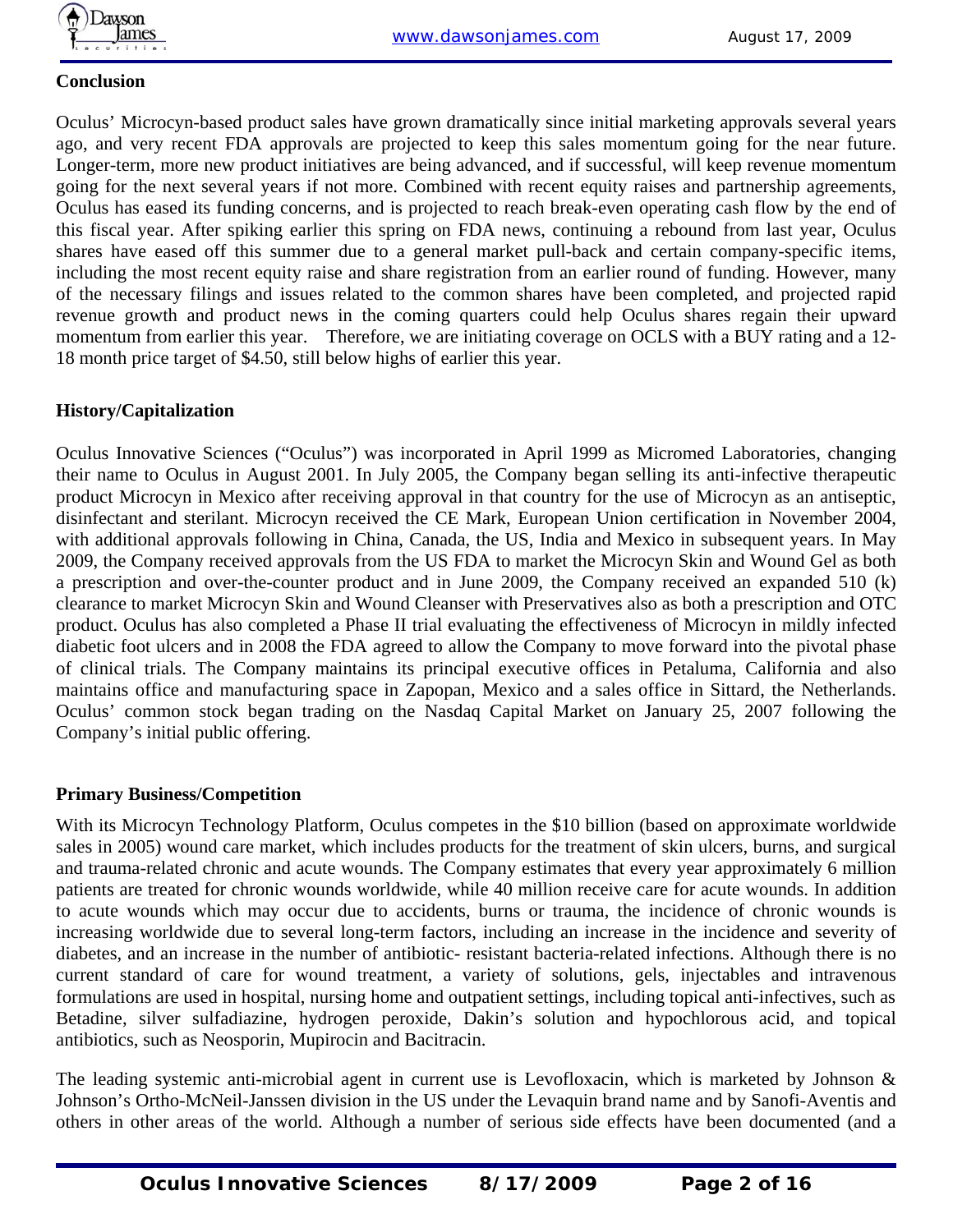

recent black box warning was required for the drug), Levaquin was the  $19<sup>th</sup>$  leading pharmaceutical product in the world in 2007, based on sales of \$1.4 billion. Levaquin recently went off-patent in Canada but is protected under pediatric exclusivity in the US through the end of 2010. Oculus' Phase II studies in mildly infected diabetic foot ulcers compared Microcyn alone versus Levofloxacin and versus saline solution and Microcyn and Levofloxacin in combination. Oculus' product portfolio is based upon its patented Microcyn technology platform, which is detailed below.

#### **Microcyn Technology Platform**

Microcyn is a proprietary solution of oxychlorine compounds that interact with and inactivate surface proteins of cell walls and membranes of microorganisms and viruses. Microcyn's uniquely engineered chemistry, shown to the right, includes free available chlorine particles such as the potent antimicrobial agent Hypochlorous Acid (HOCl) as well as other compounds which augment the beneficial processes of the product. The Company's patented manufacturing process also assists in producing the right amount and availability of active ingredients, yet the resulting solution remains non-



irritating to human tissues because human cells have unique protective and interlocking mechanisms. Once Microcyn surrounds single cell organisms, the compound damages these proteins, causing the cell membrane to rupture leading to cell death. Experiments have demonstrated that Microcyn kills bleach-resistant bacteria, thus **Microcyn's mechanism of action appears fundamentally different from the process which occurs as a result of contact with a bleach-based solution**.

Another key attribute of Microcyn is its ability to destroy certain **biofilms**, which are complex clusters of microorganisms or bacteria. In laboratory tests, Microcyn has been shown to destroy certain biofilms. A biofilm is a complex cluster of microorganisms or bacteria marked by the formation of a protective shell, allowing the bacteria to collect and grow. Scientific studies have estimated that over 65% of microbial infections in the body involve bacteria growing as a biofilm, and what's more, bacteria living in a biofilm typically have significantly different properties from free-floating bacteria. One result of this film environment is increased resistance to antibiotics and to the body's immune system. In chronic wounds, biofilms interfere with the normal healing process and halt or slow wound closure. Microcyn was shown to destroy two common biofilms after five minutes of exposure in laboratory studies conducted by the Company. Further attributes of Microcyn include an ability to significantly **increase the dilation of capillaries in wounds (as indicated by higher levels of oxygen)** and also **reduce inflammation** by inhibiting certain inflammatory responses from allergy-producing mast cells.

Microcyn has demonstrated antimicrobial activity against numerous bacterial, viral and fungal pathogens, as evidenced by positive results in a number of standard microbiology tests conducted at certified testing laboratories. The most recent list and complete list of pathogens were compiled following approval by the US FDA in early June of an expanded label (both OTC and Rx) for the Company's Microcyn Skin and Wound Cleansers with preservatives. These pathogens and their categories are listed below: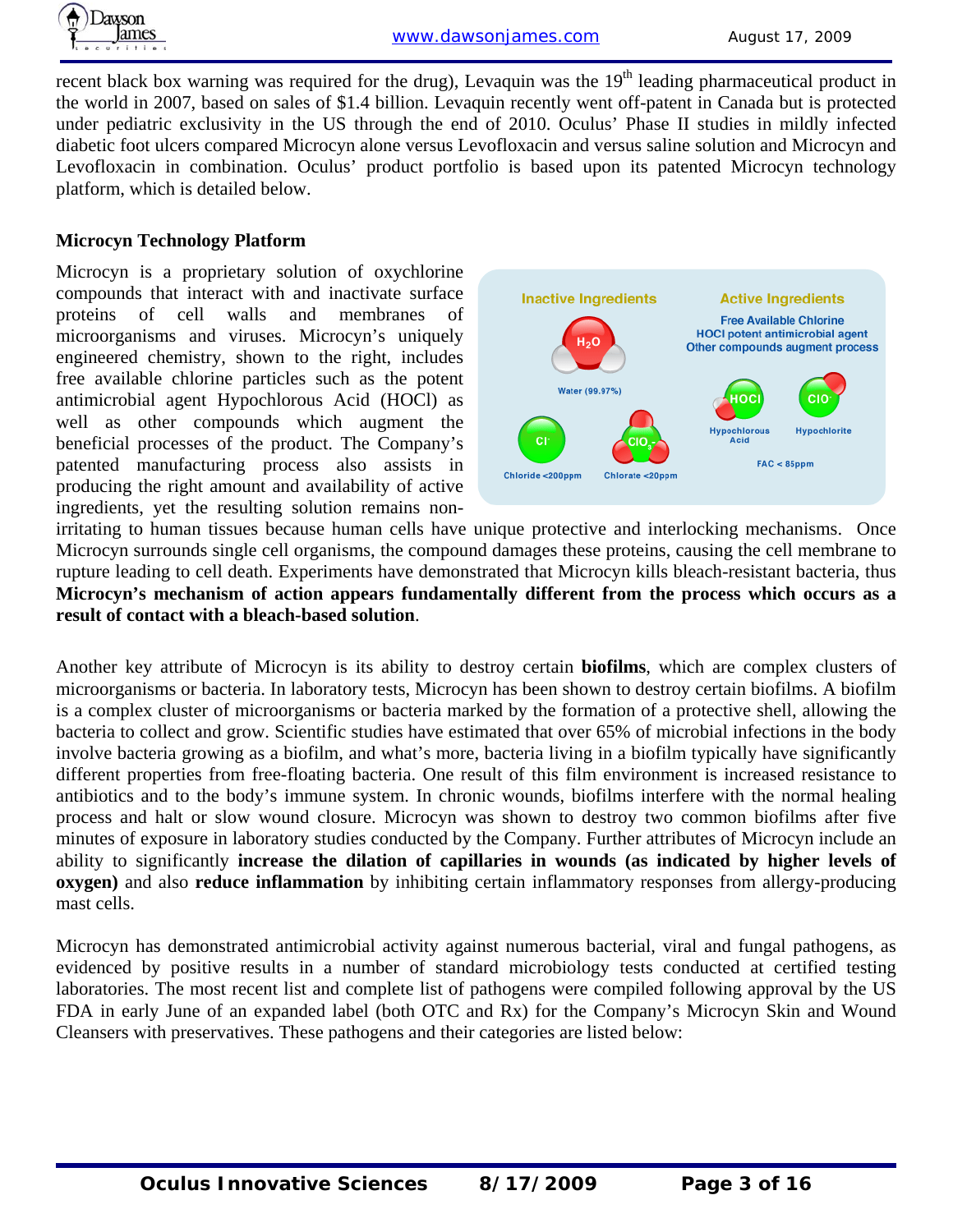

| <b>Category</b>                      | Pathogen                                                                     |
|--------------------------------------|------------------------------------------------------------------------------|
|                                      |                                                                              |
| <b>Antibiotic-Resistant Bacteria</b> | Methicillin-resistant Staphylococcus aureus (MRSA)                           |
|                                      | Vancomycin-resistant Enterococcus faecalis (VRE)                             |
| <b>Other Bacteria</b>                | S. aureus, E. coli, E. coli O157:H7, Acinetobacter baumanii, Bacteroides     |
|                                      | fragilis, Enterobacter aerogenes, Enterococcus faecium, Klebsiella oxytoca & |
|                                      | pneumonia, Micrococcus luteus, Proteus mirabilis, Pseudomonas aeruginosa,    |
|                                      | Serratia marcescens, S. epidermis, S. haemolyticus, S. homins, S.            |
|                                      | saprophyticus, Streptococcus pyogenes, Aspergillus niger, C. difficile,      |
|                                      | Salmonella typhi                                                             |
| <b>Viruses</b>                       | Human Coronavirus, Human Immunodeficiency Virus Type 1 (HIV),                |
|                                      | Influenze A, Rhinovirus Type 37, Haemophilus influenzae                      |
| Fungi                                | Candida albicans, Trichophyton mentagrophytes                                |

To summarize, Microcyn's key attributes can be described as follows:

- 9 **Reduces Need for Antibiotics While Curing Infection;**
- 9 **Accelerates Wound Healing;**
- 9 **Non-irritating;**
- 9 **Easy to use, no special handling required; and**
- 9 **Cost-Effective.**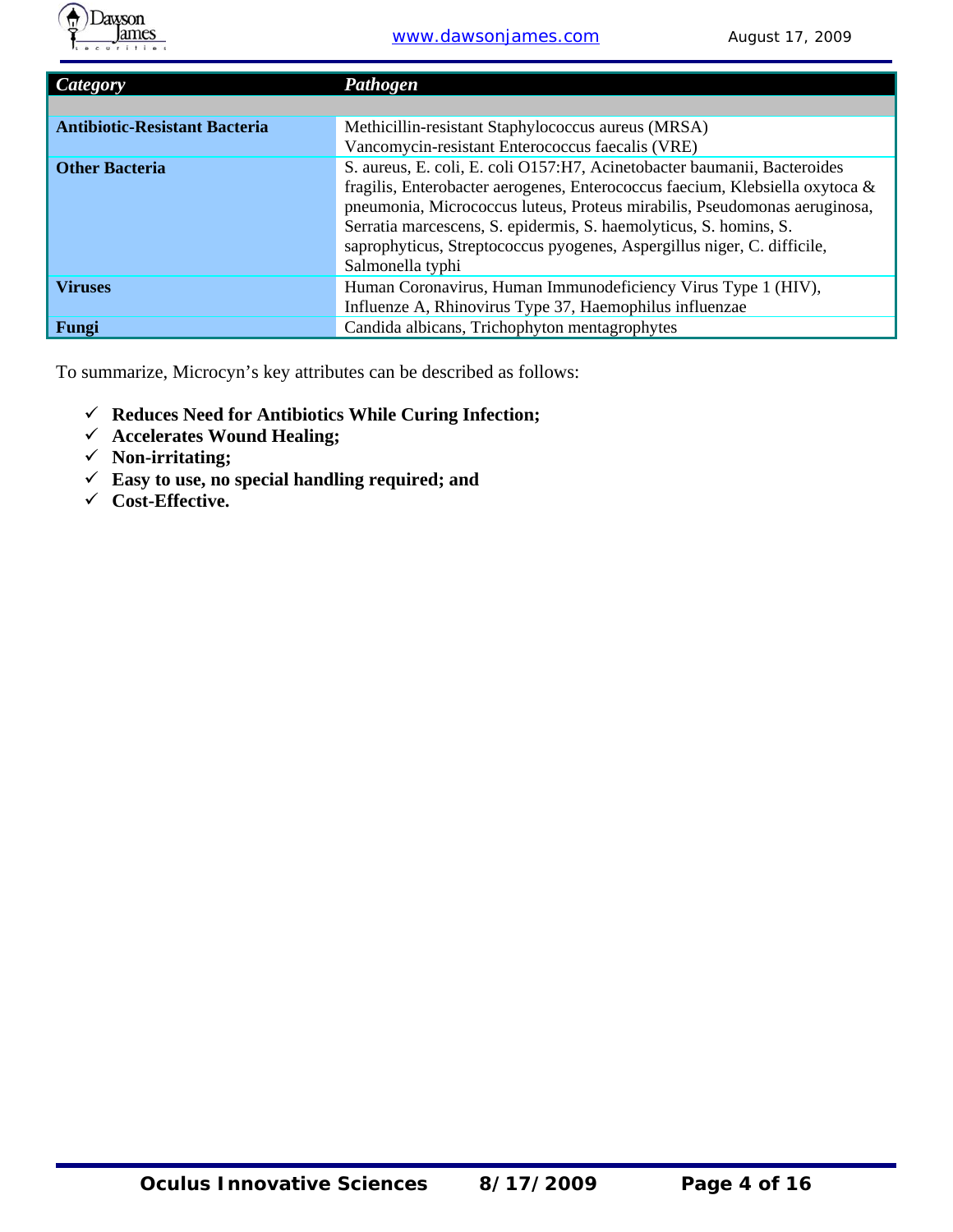### **Regulatory Approvals**

Oculus received its initial product approval in 2003 with a product registration in Mexico for the use of Microcyn as an antiseptic disinfection solution for high-level disinfection of medical instruments. This registration was followed by approvals in Europe, Canada, India, China and the United States. The chart below shows regulatory approvals for Microcyn-based products by region and by year of approval, and a summary indication for each:

| <b>Region</b>                                                                                         | <b>Approval/Clearance</b><br>Type | <b>Date</b> | <b>Summary Indication</b>                                                                                                                                                                     |
|-------------------------------------------------------------------------------------------------------|-----------------------------------|-------------|-----------------------------------------------------------------------------------------------------------------------------------------------------------------------------------------------|
|                                                                                                       |                                   |             |                                                                                                                                                                                               |
| <b>United States</b>                                                                                  | 510(k)                            | 2005        | Moistening and lubricating absorbent wound dressings<br>for traumatic wounds                                                                                                                  |
| <b>United States</b>                                                                                  | 510(k)                            | 2005        | Moistening and debriding acute and chronic dermal<br>lesions                                                                                                                                  |
| <b>United States</b>                                                                                  | 510(k)                            | 2006        | Moistening absorbent wound dressings and cleaning<br>minor cuts                                                                                                                               |
| <b>United</b><br><b>States</b><br><b>Skin</b><br>(Microcyn<br><b>Wound</b><br>and<br><b>Hydrogel)</b> | 510(k)                            | 2009        | Management of exuding wounds such as leg ulcers,<br>pressure ulcers, diabetic ulcers and for the management<br>of mechanically or surgically debridement of wounds                            |
| <b>United</b><br><b>States</b><br>label<br>(Expanded<br>for Microcyn with<br>preservatives)           | 510(k)                            | 2009        | Debridement of wounds, such as stage I-IV pressure<br>ulcers, diabetic foot ulcers, post surgical wounds, first<br>and second degree burns, grafted and donor sites                           |
| <b>Mexico</b>                                                                                         | <b>Product Registration</b>       | 2003        | Antiseptic disinfection solution for high level<br>disinfection of medical instruments, and/or equipment<br>and clean-rooms, areas of medical instruments,<br>equipment, and clean room areas |
| <b>Mexico</b>                                                                                         | <b>Product Registration</b>       | 2004        | Antiseptic treatment of wounds and infected areas                                                                                                                                             |
| <b>European Union</b>                                                                                 | <b>CE Mark</b>                    | 2004        | Debriding, irrigating and moistening acute and chronic<br>wounds in comprehensive wound treatment by reducing<br>microbial load and creating a moist environment                              |
| Canada                                                                                                | <b>Class II Medical Device</b>    | 2004        | Moistening, irrigating, cleansing and debriding acute<br>and chronic dermal lesions, diabetic ulcers and post-<br>surgical wounds                                                             |
| India                                                                                                 | Drug License                      | 2006        | Cleaning and debriding in wound management                                                                                                                                                    |
| <b>China</b>                                                                                          | <b>Medical Device</b>             | 2008        | Reduces the propagation of microbes in wounds and<br>creates a moist environment for wound healing                                                                                            |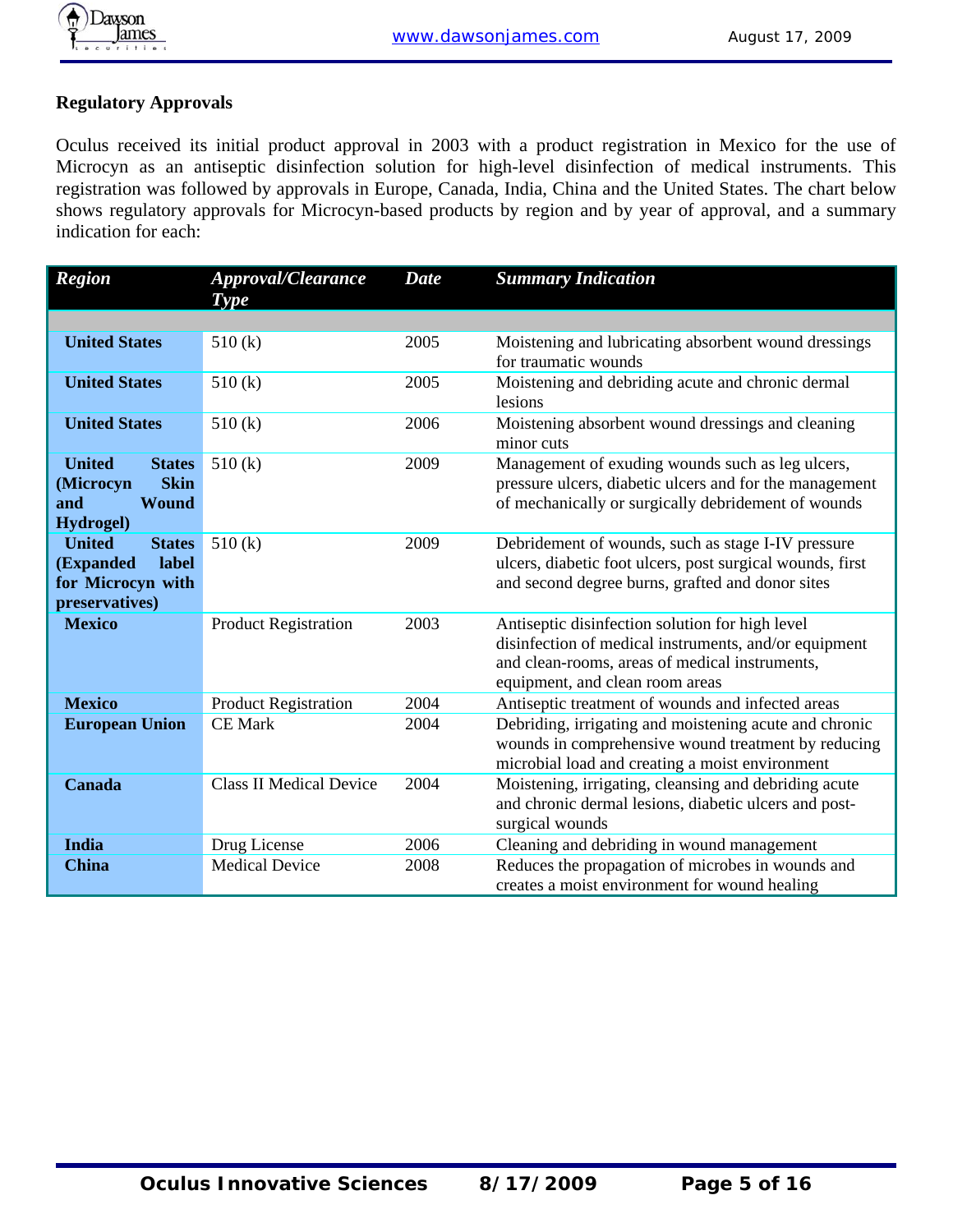

#### **Sales and Marketing**

Oculus maintains a dedicated contract sales force in Mexico, its largest market at the present, including salespeople, nurses and clinical support staff. Through this internal group the Company markets Microcyn to public and private hospitals and to retail pharmacies, including the recently launched over-the-counter product. The Company also maintains a sales office in the Netherlands. In other markets, including the United States, the Company markets its products through distributors, partnerships, or contract sales organizations. The Company's key partnerships and distribution agreements are as follows:



**Advocos** – Advocos is a specialty contract sales organization based in Atlanta, Georgia. The Company has hired Advocos to market Microcyn-based prescription wound care products in the US market, and in late 2008, commercialization into the podiatry market was initiated, followed in spring of this year by expanded sales



efforts to include wound care centers, hospitals, nursing home, urgent care clinics and home healthcare channels. More recently in 2009, the Company's two new products approved in the US, Microcyn Skin and Wound Hydrogel and Microcyn Skin and Wound Cleanser with preservatives, were approved and are expected to be launched in the US through the Advocos sales force.

**Union Springs Pharmaceuticals** – Union Springs, a division of the Drug Enhancement Company of America, has marketed McClyns, an over-the-counter "first responder" pen application, with Microcyn in the US since January 2008, under an exclusive licensing agreement signed in June 2007.

**Vetericyn, Inc. –** In January 2009, Oculus announced a strategic revenue-sharing partnership with VetCure, Inc., a California-based manufacturer and marketer of veterinary products founded in 2008. As part of the agreement, Oculus granted VetCure exclusive rights to market the Microcyn Technology in the North American animal healthcare market, with the two companies to share revenues. In addition, VetCure and its affiliates made a \$3 million investment in the Company for stock and warrants. In July, 2009, Vetericyn, Inc, the recently re-named joint venture, launched four Microcyn-based animal healthcare products in the US in conjunction with a national television campaign. Vetericyn has launched a comprehensive web site to

explain and market a variety of products, including two sizes of Wound and Infection Treatment trigger bottles (8 oz. and 16 oz.), two 8 oz. pump bottles for cat and general animal wound and infection treatment, two bottle sizes of bovine eye wash, and one bottle specifically designed for hot spot spraying of horses and companion animals. The picture to the right depicts the 8 ounce pump spray bottle for hot spots. The web site also includes a number of videotaped testimonials for the product, focusing on equine use but including more general applications as well.



**OroScience, Inc.** - In July, 2009, Oculus entered into an agreement granting OroScience, Inc. exclusive rights to Microcyn Technology-based oral care products in the Europe, Canada and European professional dental and oral care markets in a revenue-sharing arrangement. OroScience, Inc. is a Palo Alto, California based subsidiary of OroScience, plc of the Netherlands. Under the agreement, OroScience will support all regulatory, clinical and marketing related to these products with the first product launch anticipated in 2010.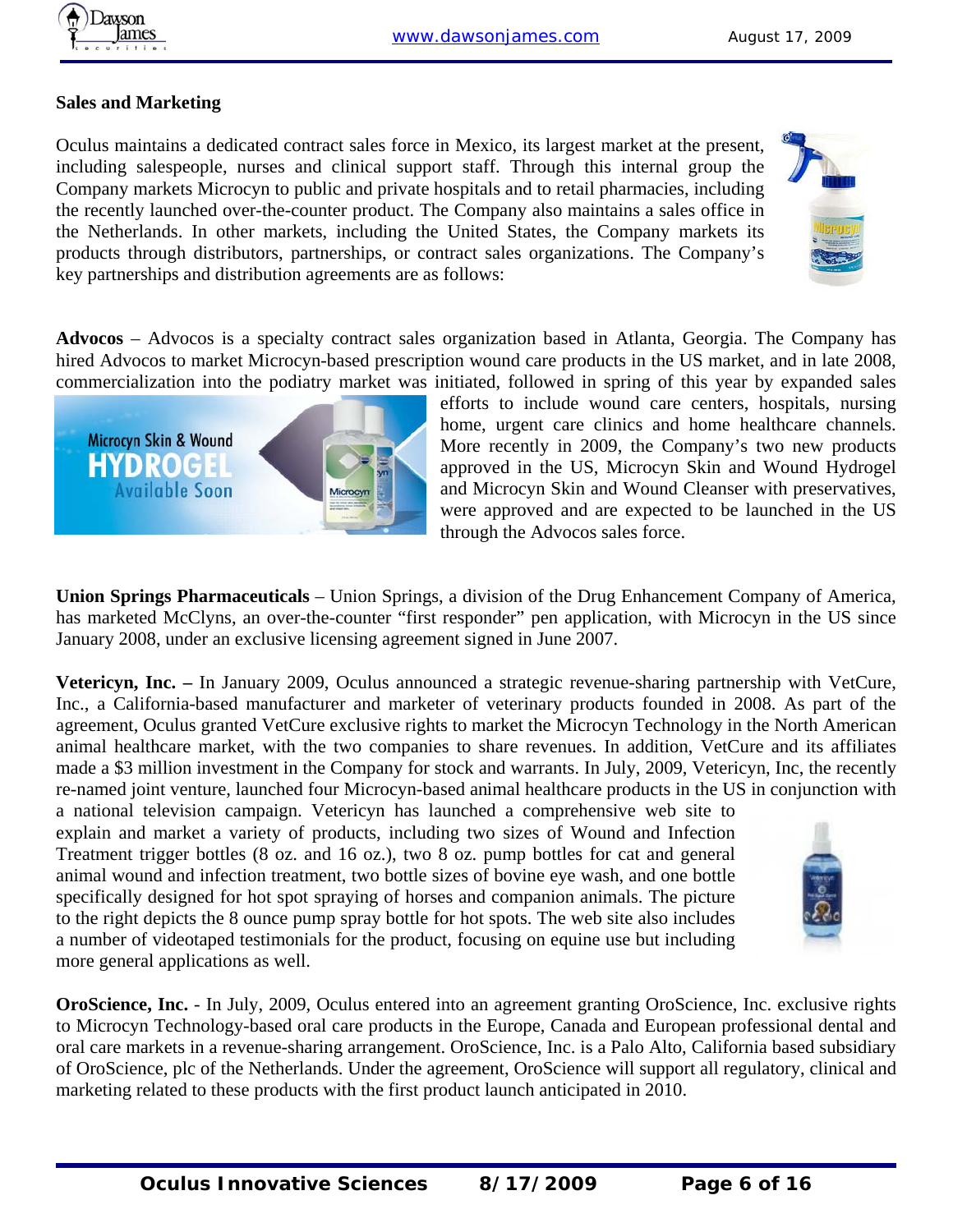

**Alkem** – Oculus is partnered with Alkem Laboratories, the fifth largest pharma company in India, for the sale of Microcyn-based products in India and Nepal. The first full year of Microcyn product distribution in India was in 2008. Revenues in India were approximately \$116,000 in fiscal 2009 and \$83,000 in fiscal 2008.

**China Bao Tai** – In China, Oculus has signed a distribution agreement with China Bao Tai (CBT) which secured marketing approval from the SFDA in March 2008. CBT is working with Sinopharm, the largest pharmaceutical group in China, to distribute Microcyn-based products in hospitals, clinics and doctors' offices in China. Sales to China were \$159,000 in fiscal 2009 for Oculus, the first year of sales to that area. CBT and Sinopharm are currently providing samples to healthcare providers in China in anticipation of government reimbursement approval.

**Europe** – Oculus has exclusive agreements with country-specific distributors for the sale of Microcyn-based products in Italy, the Netherlands and Slovakia in Europe. The Company is seeking additional partners across the European Union.

**Bayer Animal Health** – Oculus has additional partnership agreements with Bayer Animal Health in Australia, China and Taiwan.

#### **Recent Results**

In early August, Oculus reported positive financial results for their fiscal Q1/2010 (ending June), including revenues of \$1.84 million, an increase of 52% over the prior year period, and a net loss of (\$3.5 million) or (\$0.18) per share, versus a loss of (\$5.2 million) or (\$0.33) per share in Q1/09. Product revenue increased 55% during the quarter, due to increases in sales of Microcyn-based products in Mexico, China, India and the United States. Mexico-based sales were particularly strong, up 100% in terms of volume, (57,000 units versus 35,000 in the previous quarter and 28,000 in the prior year period) although a weaker peso limited dollar growth to 59%. Purchases related to swine flu concerns were the primary cause for growth of Microcyn-based products in Mexico during the quarter. Microcyn-based product sales also increased in the Netherlands, Singapore, India and especially China, reflecting the first year of marketing and promotion in that market. Service revenues, primarily tests performed at the Company's microbiology contract testing laboratory in the US, also increased during the quarter, by \$74,000 or 37%.

Product gross margins improved to 66% during Q1/2010, up from 57% in the same period one year ago, due to increased sales volumes world-wide and particularly in Mexico. The higher margins were achieved despite lower margins on European sales due to one-time expenses related to the closure of manufacturing operations in the Netherlands, as the Company is consolidating this function into US operations this fiscal year. Operating expenses declined to \$3.4 million during the quarter from \$5.6 million in the year earlier period, due to lower R&D costs from the completion last year of the Phase II clinical trial in diabetic foot ulcers, as well as other costs reduction programs implemented over the past twelve months. Other expenses for the first fiscal quarter increased \$1.1 million year-over-year, due to a one-time non-cash charge of \$1.2 million for the adoption of a new accounting treatment for outstanding warrants. Without the one-time accounting and other non-cash charges (including stock-option expense), net loss for the quarter would have been (\$1.8 million), or (\$0.09) per share. Oculus' net loss and loss per share for fiscal years ended June 2009 (Q1/10) and June 2008 (Q1/09) are outlined below: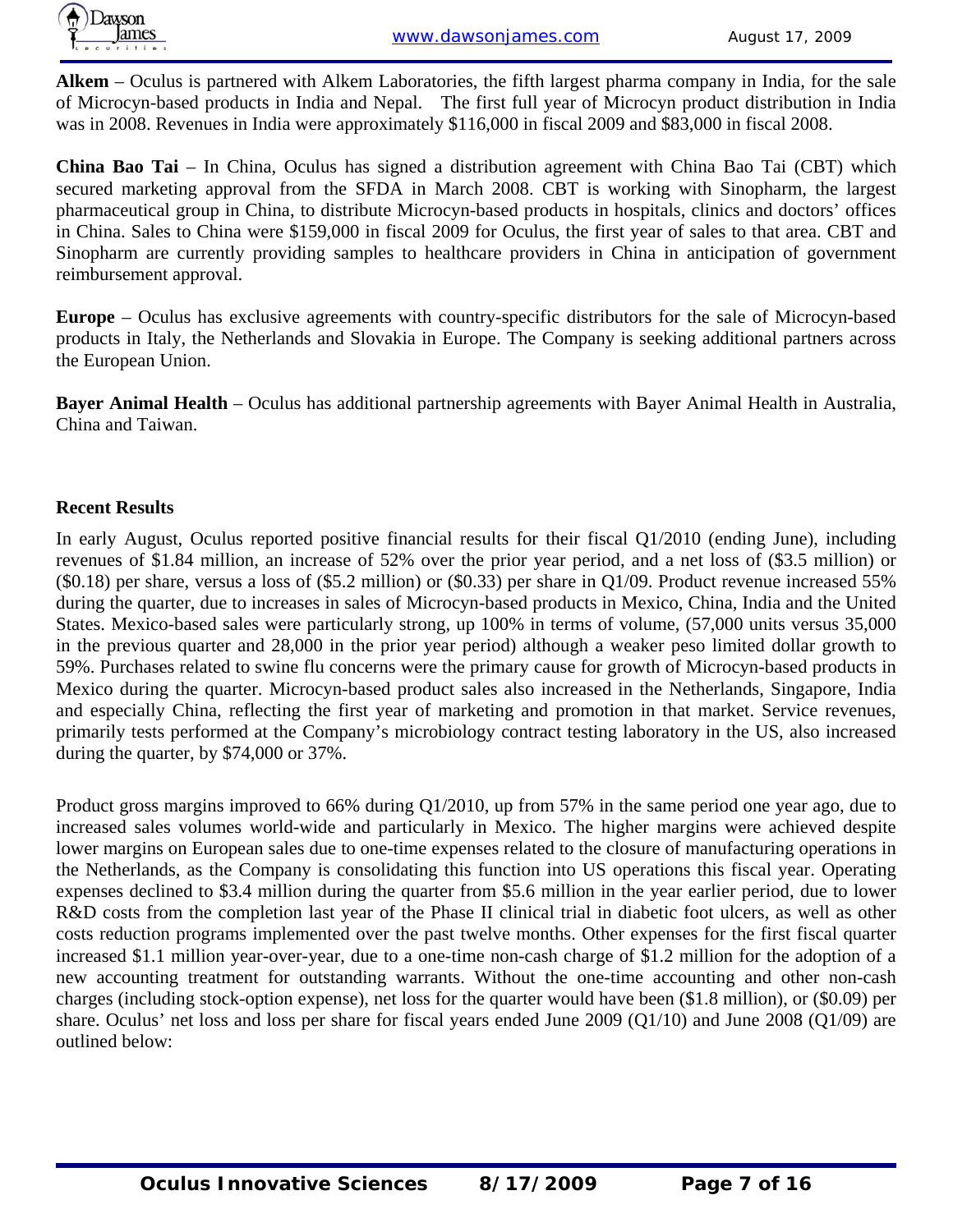

ames **ames** www.dawsonjames.com August 17, 2009

| <b>Quarter ended (\$000s)</b>      | June $30^{th}$ , 2009 (Q1/2010) | June $30^{th}$ , 2008 (Q1/2009) |
|------------------------------------|---------------------------------|---------------------------------|
| Revenues                           | \$1,847                         | \$1,211                         |
| <b>Gross Profit</b>                | \$1,105                         | \$575                           |
| Operating expenses                 | $(\$3,406)$                     | $(\$5,649)$                     |
| Other income (expense)             | (\$1,240)                       | \$125)                          |
| Net loss                           | $(\$3,541)$                     | $(\$5,199)$                     |
| Loss per share                     | (\$0.18)                        | (\$0.33)                        |
| Net loss (before non-cash charges) | (\$0.09)                        | (\$0.30)                        |
| Shares outstanding                 | 19,388                          | 15,924                          |

#### **Balance Sheet and Operating Cash Flow**

Oculus maintained approximately \$2.1 million in cash balances at the end of the most recent quarter, June  $30<sup>th</sup>$ , 2009, offset by approximately \$0.2 million in current portion and long-term debt and capital obligations, primarily relating to automobile and insurance premium financing. However, including a recently completed equity offering in July 2009 netting \$5.4 million, Oculus' pro forma cash balances were \$7.5 million. Stockholders' equity at June  $30<sup>th</sup>$  was \$940,000, or \$6.4 million on a pro forma basis.

During the first quarter, Oculus' net cash burn was (\$1.7 million), down significantly from (\$6.8 million) in the prior year period, due to higher revenues and gross profit in Q1/2010 and a significant cost reduction program completed over the past twelve months. The Company also received \$2 million in net proceeds in June 2009 from the completion of a February 2009 direct investment. Although at the most recent rate of cash burn and current pro forma cash balances the Company would appear to need to raise additional capital sometime next fiscal year, projected growth in worldwide revenues and gross profit (leading to estimated cash flow break-even by the end of this fiscal year) is anticipated to reduce the need and urgency for additional growth capital in the near future to a great extent. The chart below shows cash and equivalents, long-term obligations, and stockholders' equity for Oculus for June  $30<sup>th</sup>$ , 2009, March  $31<sup>st</sup>$ , 2009, and pro forma for June  $30<sup>th</sup>$  including adjustments for the recent equity offering completed after the end of the June fiscal quarter:

| (\$000s)              | June $30^{th}$ , 2009 | June 30 <sup>th</sup> Pro Forma | <b>March 31, 2009</b> |
|-----------------------|-----------------------|---------------------------------|-----------------------|
| Cash and equivalents  | \$2,053               | \$7.464                         | \$1.921               |
| Long-term obligations | \$244                 | \$244                           | \$335                 |
| Stockholders' equity  | \$941                 | \$6.352                         | \$2,269               |

#### **Outlook/Growth Drivers**

Oculus' management has provided both short-term and long-term financial targets in recent months, including reaching cash flow break-even by the end of this fiscal year (March 2010) and annual revenues of \$45-\$60 million in fiscal 2013, not including new indications. For the remainder of this fiscal year, we are forecasting that revenue will increase steadily on a quarterly basis, to \$1.9 million in Q2/2010 (ending September), \$2.1 million in Q3/2010 (December), and \$2.8 million in Q4/2010. Revenues are forecast to grow primarily due to higher Microcyn-related product sales, specifically growth in OTC markets in Mexico, prescription and OTC sales in the US, veterinary market shipments in the US, and shipments to China under new distribution agreements. With improved gross margins stemming from new manufacturing sources and more favorable royalty arrangements from new accounts (73% forecast for 2010 compared versus 62% actual in 2009), combined with tighter overhead cost controls (S, G & A between \$2.7-\$2.9 million per quarter, R&D expenses approximately \$700,000 per quarter) and slight increases in net interest income from larger cash balances, we are forecasting that Oculus' net loss per share will gradually decrease as this year's quarterly results progress,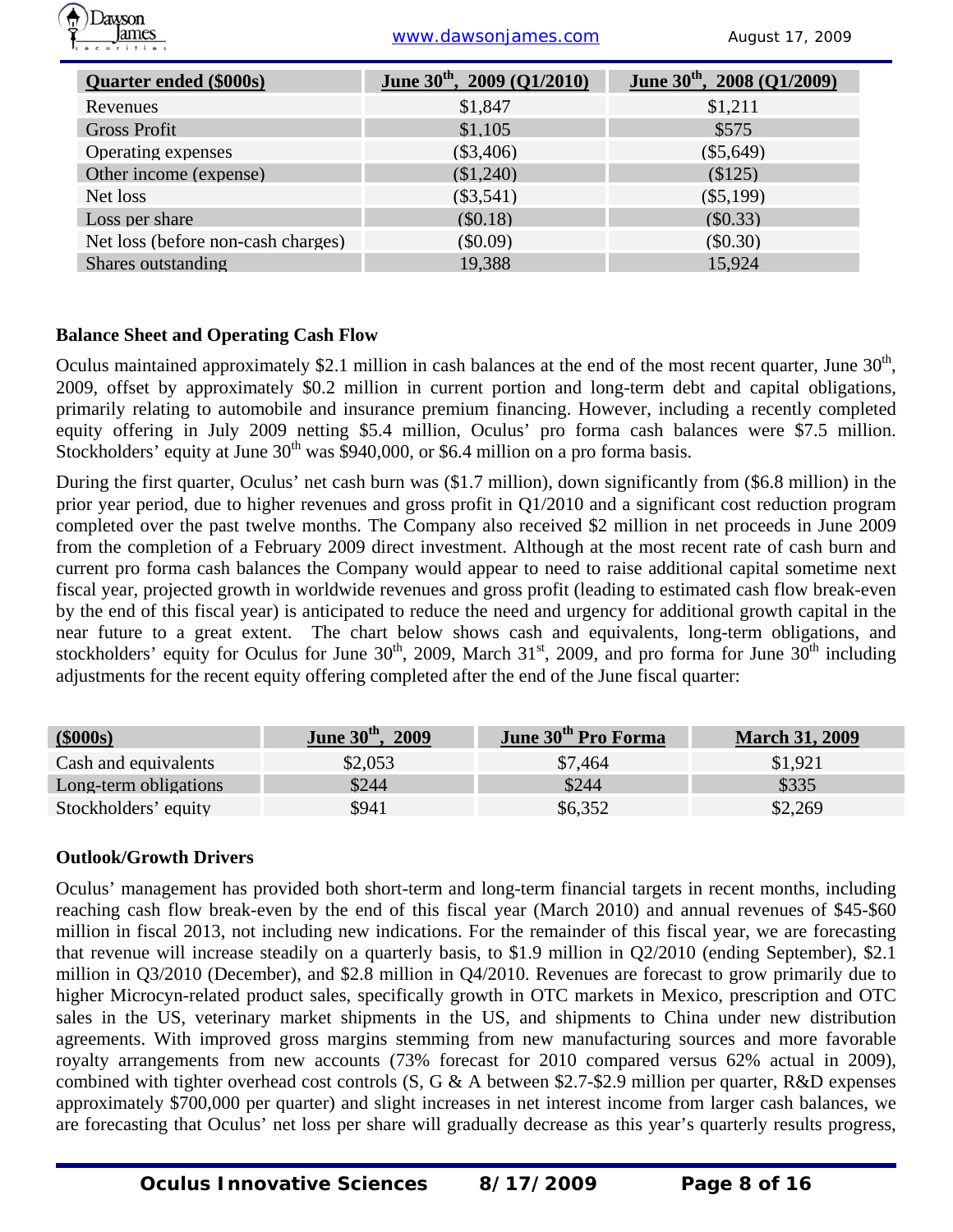

culminating in a loss of (\$0.06) per share in Q4/2010, or very near to EBITDA and Cash flow break-even, after factoring out non-cash charges such as stock-option compensation expense and depreciation and amortization. The chart below provides more detailed analysis of projected revenue streams for Oculus for fiscal years 2010 through 2013:

| <b>Revenue - FYE March (\$Mill)</b> | <b>2010E</b> | <b>2011E</b> | <b>2012E</b> | 2013E   |
|-------------------------------------|--------------|--------------|--------------|---------|
|                                     |              |              |              |         |
| <b>Mexico – Prescription</b>        | \$3.50       | \$4.00       | \$5.00       | \$7.00  |
| <b>Mexico - OTC</b>                 | 1.30         | 3.50         | 7.00         | 10.40   |
| <b>United States - Prescription</b> | 0.50         | 1.00         | 3.00         | 5.00    |
| <b>United States - OTC</b>          | 0.25         | 0.50         | 1.00         | 1.50    |
| <b>United States - Veterinary</b>   | 1.25         | 3.00         | 5.00         | 7.00    |
| <b>United States - Oral/Dental</b>  |              | 0.50         | 1.00         | 1.50    |
| <b>Europe and other</b>             | 1.00         | 1.75         | 2.50         | 5.00    |
| <b>India</b>                        | 0.40         | 1.50         | 2.50         | 4.00    |
| <b>China</b>                        | 0.50         | 1.75         | 3.00         | 10.00   |
| <b>Total</b>                        | \$8.70       | \$17.50      | \$30.00      | \$51.40 |

For future years, we are projecting that Oculus' annual product revenues will continue to grow in the 75% range, with slightly improving gross margins driven by manufacturing economies of scale, R&D and other overhead costs rising at rates concordant with historical inflation (7%-10%), and level interest expense, interest income and shares outstanding once the Company has reached forecasted operating cash flow break-even. The chart below depicts forecasted revenues, net income (loss), earnings (loss) per share and shares outstanding for Oculus for the current fiscal year through fiscal 2013:

| <b>FYE March (\$Mill, except EPS)</b> | <b>2010E</b> | <b>2011E</b> | 2012 <i>E</i> | <i><b>2013E</b></i> |
|---------------------------------------|--------------|--------------|---------------|---------------------|
|                                       |              |              |               |                     |
| <b>Revenues</b>                       | \$8.7        | \$17.5       | \$30.0        | \$51.4              |
| <b>Net Income (loss)</b>              | $(\$9.2)$    | \$1.6        | \$7.1         | \$22.1              |
| <b>Earnings (loss) per share</b>      | $(\$0.42)$   | $(\$0.07)$   | \$0.30        | \$0.90              |
| <b>Shares outstanding</b>             | 21.7         | 23.8         | 24.0          | 24.5                |

#### **Management**

**Hoji Alimi** is one of the founders of Oculus and has served as Chief Executive Officer, President and a director of the Company since 1999. He was appointed Chairman of the Board in June 2006. Prior to co-founding the Company, Mr. Alimi was a Corporate Microbiologist for Arterial Vascular Engineering, now part of Medtronic. Mr. Alimi holds a B.A. in biology from Sonoma State University.

**Robert Miller** has served as Chief Financial Officer of Oculus since June 2004 and had served as a consultant to the Company for a little over a year prior to joining as CFO full time. Prior to joining Oculus, Mr. Miller held financial management positions at Scanis, Evit Labs, Endoscopic Technologies, GAF Corporation, Penwest Ltd, Mead Corporation and other firms. Mr. Miller holds a B.A. degree in economics from Stanford and MBA in finance from Columbia.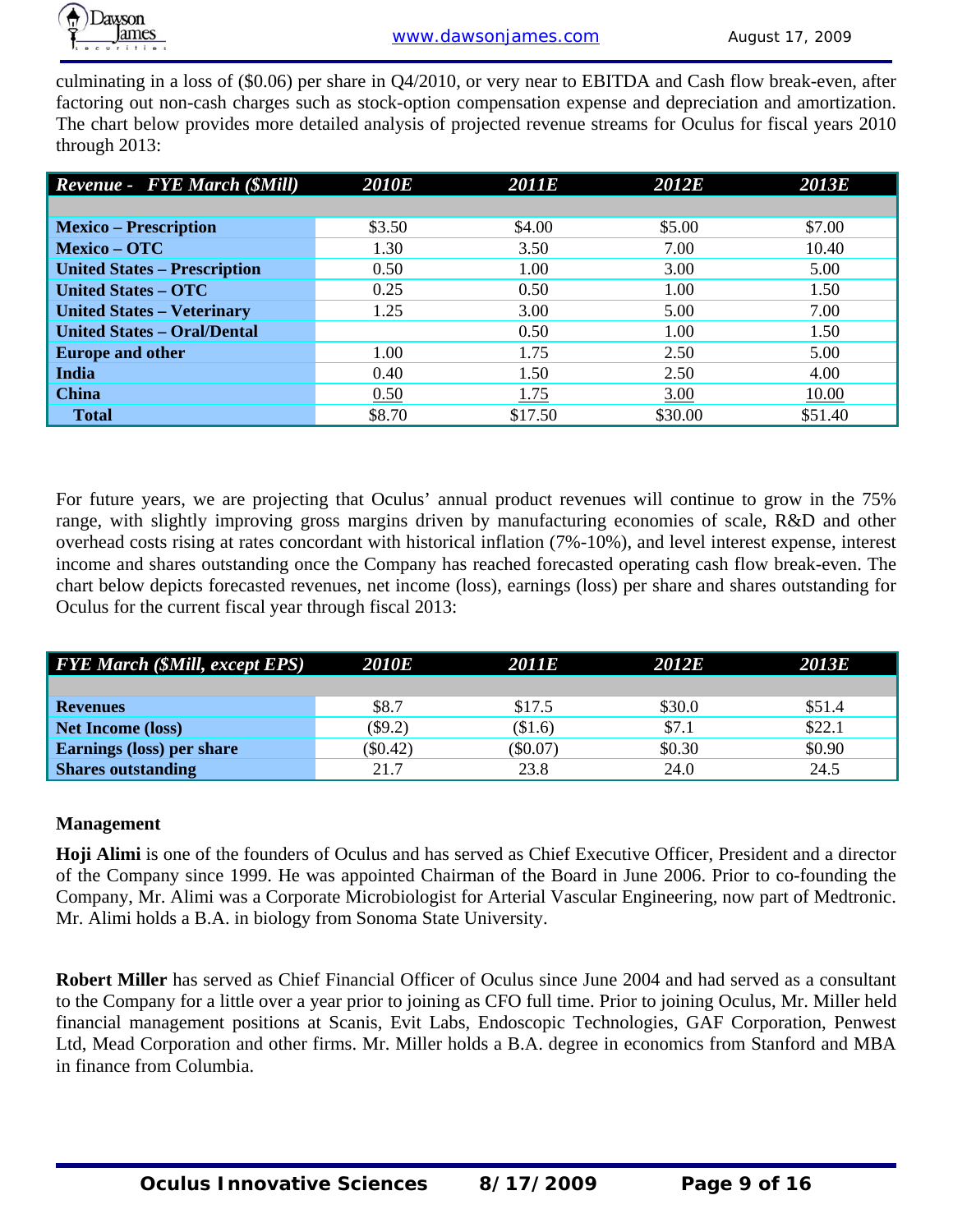**James Schutz** has served as Vice President of Corporate Development and General Counsel since August 2003 and as a director since May 2004. Prior to joining Oculus, Mr. Schutz served as General Counsel at Jomed (formerly EndoSonic) and as in-house counsel at Urban Medica Communications Corporation. Mr. Schutz holds a B.A. degree in economics from the University of California, San Diego and a J.D. from the University of San Francisco School of Law.

**Bruce Thornton** has served as Executive Vice President of International Operations since June 2005. He also served as general manager for US operations from March 2004 to July 2005. Prior to joining Oculus, Mr. Thornton held operations and manufacturing management positions at Jomed and Volcano Therapeutics, a medical device company. Mr. Thornton holds a B.S. degree in aeronautical science from Embry-Riddle and an MBA from National University.

**Robert Northey**, Ph.D. has served as Director of research and development at Oculus since July 2005. Prior to joining the Company, Dr. Northey served as a consultant from 2001 to 2005 and as an assistant professor in the paper science and engineering department at the University of Washington. Dr. Northey holds B.S. in wood and fiber science and a Ph.D. in wood chemistry degrees from the University of Washington.

In addition to management team members Mr. Alimi and Mr. Schutz, Oculus' board includes **Gregg Alton**, currently Senior Vice President and General Counsel of Gilead Sciences; **Jay Birnbaum**, a former executive with Novartis/Sandoz; **Richard Conley**, currently Chief Operating Officer at Kautz Family Vineyards; **Gregory French**, formerly an engineer and senior manager at several medical device companies; and **Robert Burlingame**, CEO and Chairman of Burlingame Industries. Mr. Burlingame is also the founder and president of VetCure, a joint venture partner of Oculus.

#### **Research and Development**

Oculus' largest R&D program is for the use of Microcyn in the treatment of mildly infected diabetic foot ulcers. The Company has completed a Phase II randomized clinical trial in this program, enrolling 48 patients at 15 clinical sites in three arms: Microcyn alone, Microcyn plus an oral antibiotic (Levofloxacin) and saline solution plus the same antibiotic. The primary endpoint of the Phase II trial was clinical cure or improvement in signs and symptoms of infection according to IDSA (Infectious Disease Society of America) guidelines; top-line data showed that Microcyn monotherapy recorded greater success than both combination arms of the trial, with 78% of the patients showing cure or improvements after 10 days (the primary endpoint of the trial) versus 61% and 70% for the other two arms, and 93% of the patients showing cure or improvement after the 24-day follow-up visit, as compared with 56% and 83% for the other two arms.

Oculus announced these results in March 2008; in August of last year the Company held a review meeting with the FDA to discuss the results of this Phase II and the future of this clinical program. Following a review of these data the FDA agreed that the Company may move forward into the pivotal phase of the program, there were no safety issues and thus no carcinogenicity studies will be required, and that the clinical trial designs agreed upon were appropriate for a new drug application. In order to complete an NDA submission to the FDA for this indication, two pivotal clinical trials must be completed, and Oculus is currently seeking strategic partners for the diabetic foot ulcer indication as well as other indications in medical areas such as ophthalmology, respiratory and dermatology.

In addition to the Phase II clinical trial mentioned above for the use of Microcyn in the treatment of diabetic foot ulcers, in June 2009 Oculus announced positive preliminary results of a 40-patient feasibility study using an enhanced Microcyn Hydrogel formulation for the treatment of acne. The preliminary results suggested that this Hydrogel formulation may reduce the need for laser treatment and chemical peels to address acne-caused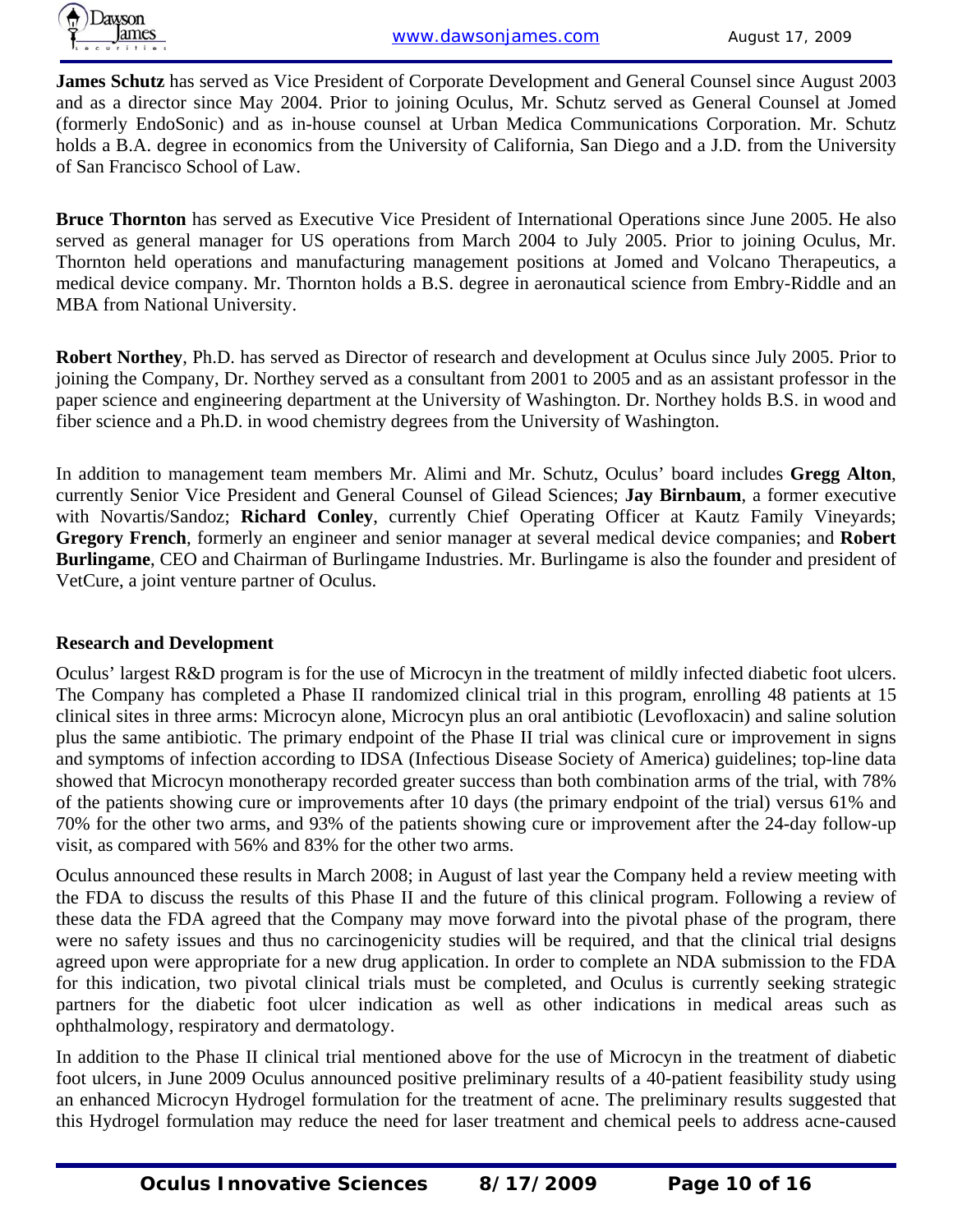

skin damage. In the near term, Oculus intends to use the results of this study to evaluate potential marketing strategies, and in the longer-term to seek potential partnerships in the dermatology market.

Several physicians and scientists in a number of separate countries have conducted more than 28 clinical studies of Microcyn in wound care and wound irrigation treatment, and in many cases the data from these studies treating over 1,500 patients combined were published and presented at peer-review meetings worldwide.

#### **Intellectual Property**

Oculus has been issued 14 patents for the Microcyn Technology to date, with 90 applications pending. The Company's patent claims cover a number of areas, including chemical composition, manufacturing apparatus, method of manufacturing and therapeutic uses. Although the Microcyn Technology has been commercialized globally for over five years, there have been no infringement lawsuits filed against the company. In 2007, Oculus prevailed in a federal court ruling (the U.S. District Court for the Northern District of California) against a company (Nofil Corp.) that had infringed upon Oculus' intellectual property, affirming that the company's intellectual property rights for the Microcyn® Technology are enforceable.

Oculus has also filed for protection for trademarks used with Microcyn products in each of the United States, Europe, Canada, certain countries in Central and South America, including Mexico and Brazil, and certain countries in Asia, including Japan, China, the Republic of Korea, India and Australia.

#### **Stock Valuation/Comparables**

We have included a five-stock comparison group table for Oculus in Table 1; stocks in our group include wound care provider Kinetic Concepts (NYSE/KCI/Not Rated); anti-infective pharma companies Cubist Pharmaceuticals (Nasdaq/CBST/Not Rated) and NovaBay (ASE/NBY/Speculative Buy); dermatology firm Medicis (NYSE/MDX/Not Rated); and surgical products company Integra Life Sciences (Nasdaq/IART/Not Rated). The best comparative metric for Oculus vis-à-vis its peers is price/revenues, since the Company is not year profitable, and although Oculus' shares currently trade at a premium to the average of its comparable group based on 2010 estimated revenues (2.9x versus 2.1x), Oculus is forecast to have higher revenue growth than this peer group (with more mature products) and also trades at a discount to its smaller cohort in the anti-infective space, NovaBay, which trades at 5X estimated 2010 revenues, nearly twice the ratio of Oculus. Although Oculus' shares have rebounded from lows of last year to some extent, these shares have not held up as strongly as others in this group (only between 10%-30% off of highs), while OCLS shares are currently trading at less than one-half highs from last year. Thus we are recommending that value-oriented (and growth-seeking) investors Buy shares of Oculus with a 12-18 month price target of \$4.50 per share, or 5.7x estimated revenues for calendar 2010 and a little over 20% off of the share price highs from just last year. Our \$4.50 price target also represents a price/earnings multiple of 15x estimate earnings for Oculus fiscal 2012E, just two years into the future.

#### **Catalysts/Investor Timeline**

- 1) Launch of additional Vetericyn products Fall 2009
- 2) US launch of Microcyn Wound Care with preservatives August 2009
- 3) US launch of Microcyn Hydrogel OTC August 2009; Rx January 2010; International late 2009
- 4) Third Quarter 2009 (ending September) financial results release November 2009
- 5) Agreements with additional European distribution partners 2009-10
- 6) Microcyn Hydrogel in treatment of acne Final study results published, partnerships Late 2009-2010
- 7) Microcyn for diabetic foot ulcers Phase III/Partnerships 2010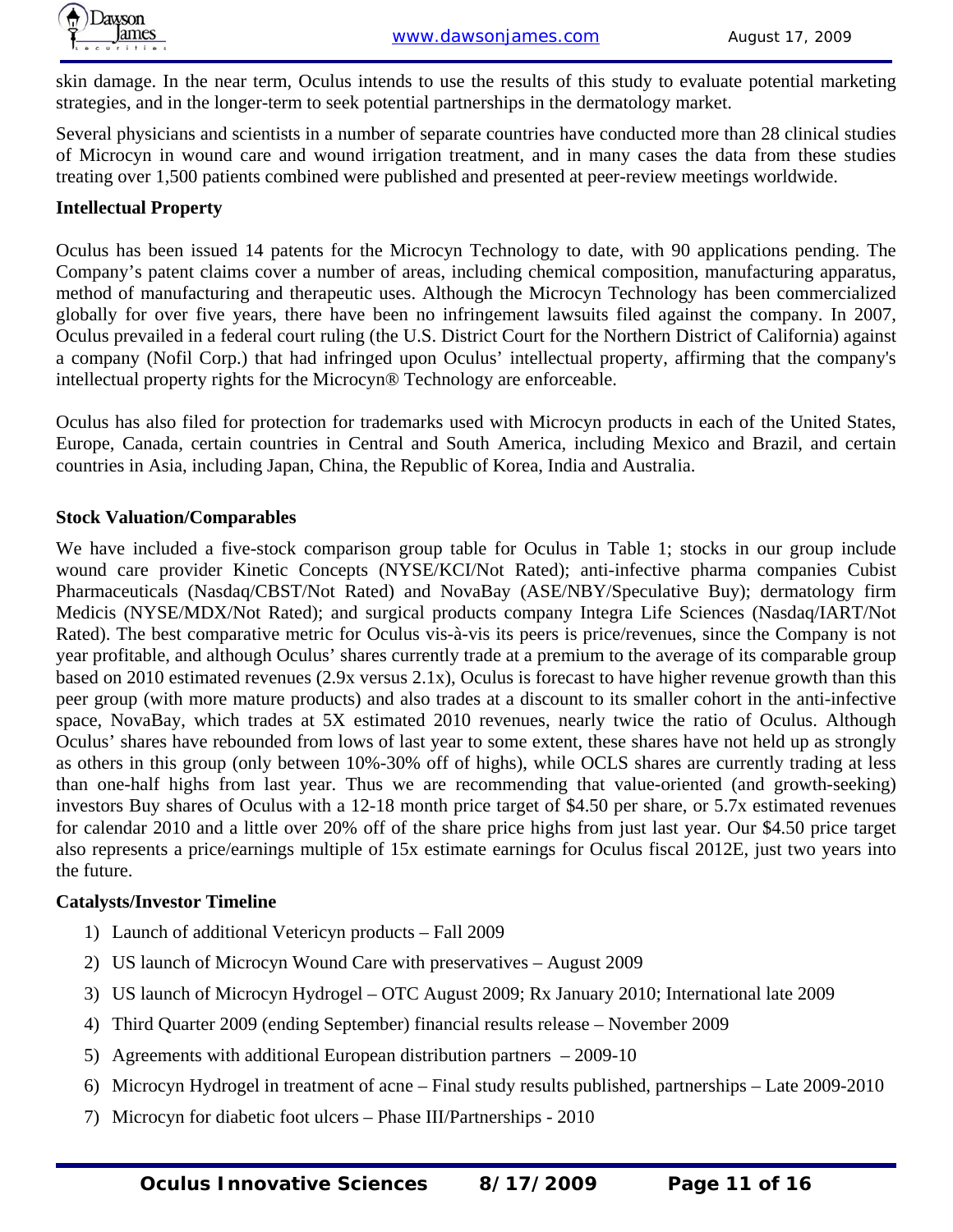

### **Risk Factors**

#### **We believe an investment in Oculus Innovative Sciences involves the following risks:**

- **FDA and regulatory risks** Oculus is subject to regulatory review for its ongoing research and development activities, principally the US Food and Drug Administration but also with other regulatory agencies as well, including in Europe, Latin America and Asia. In addition, the manufacture and handling of commercial quantities of its Microcyn products are subject to additional oversight and regulation. While the Company has a good track record of regulatory review since its inception, there can be assurance that future endeavors will go as smoothly.
- **Reliance on joint venture partners and/or additional capital** Currently, Oculus has enough cash on hand to fund ongoing research and marketing development programs until calendar 2010, approximately. Alternatively, the Company has a stated goal of reaching operating cash break-even by the end of this fiscal year, and meeting this objective would eliminate the need to raise additional equity capital. The Company could also raise funds through additional partnerships, in particular for prescription products or into new therapeutic or geographic markets. Currently, the Company relies on several marketing partners and distributors to drive sales of its products; should any of these partners develop financial difficulties this could diminish or even eliminate revenues from certain geographic areas or product lines.
- **Need to defend patents and other intellectual property** At present, the Company's existing patent portfolio on its current product line is extensive and has been defended in US courts on at least one occasion. However, as sales of its Microcyn-based products increase, this success may attract competitors and require additional expenses related to patent defense and enhancement.
- **Currency fluctuations**  Currently, Oculus derives a large portion of its revenues from foreign sources, including Mexico, and is susceptible to currency fluctuations which can adversely affect revenues and gross margins. However, with new approvals and partnerships in the US, the Company expects to derive a smaller portion of its revenues and cash flows from international sources in the future.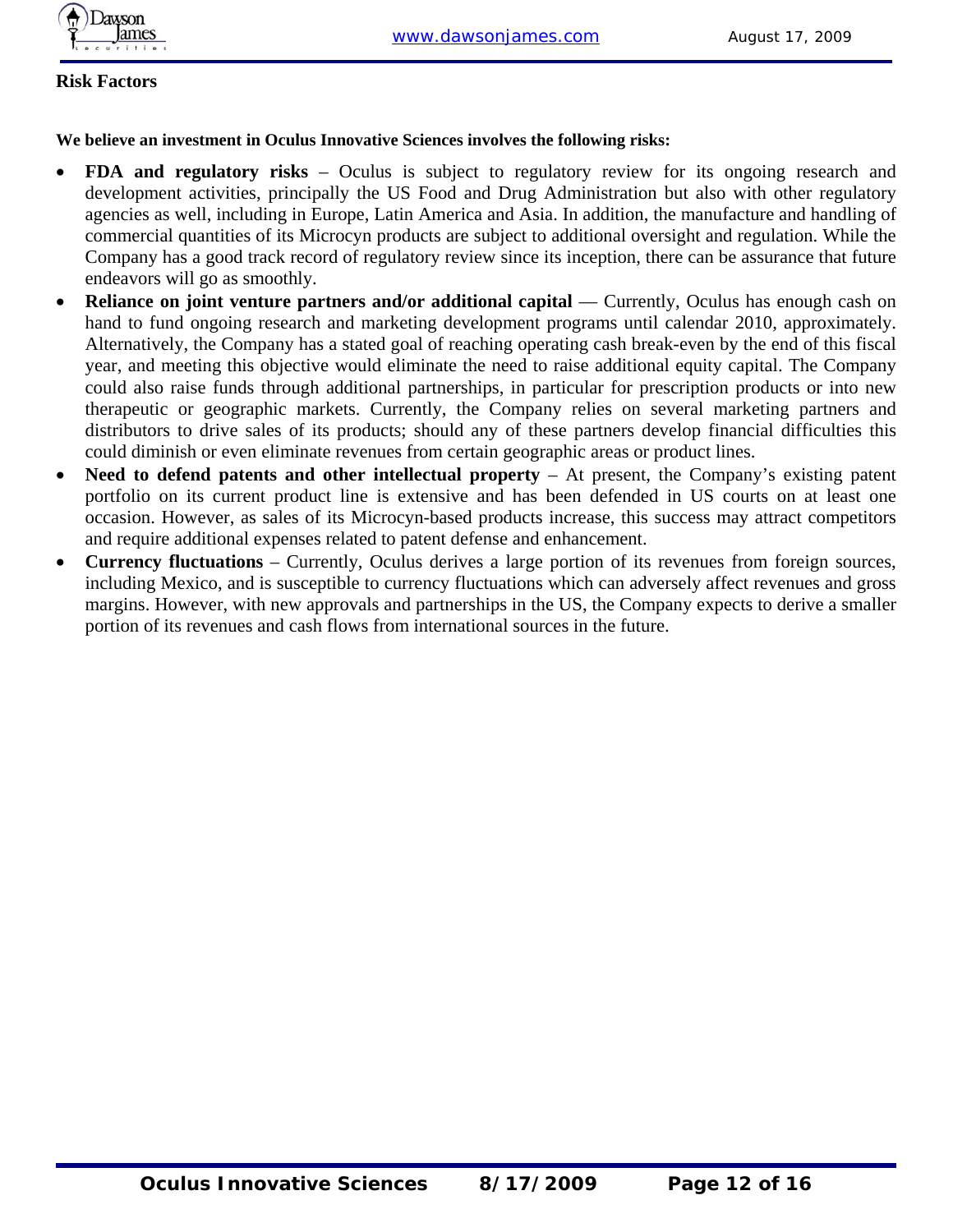## www.dawsonjames.com August 17, 2009



Robert M. Wasserman

# **Oculus Innovative Sciences, Inc.<br>Consolidated Statements of Income<br>(In 000s, except per share data)**

| <b>FYE March</b>                    | 2006      | 2007      | 2008        | <b>1009</b> | 2009             | 3009                    | <b>4009</b>             | 2009           | 1010           | <b>2010E</b>   | 3010E                     | 4010E                   | 2010E                   | <b>2011E</b> | 2012E        | 2013E    |
|-------------------------------------|-----------|-----------|-------------|-------------|------------------|-------------------------|-------------------------|----------------|----------------|----------------|---------------------------|-------------------------|-------------------------|--------------|--------------|----------|
|                                     |           |           |             | June        | <b>September</b> | <b>December</b>         | March                   |                | June           |                | <b>September December</b> | <b>March</b>            |                         | <b>March</b> | <b>March</b> | March    |
| Revenues                            |           |           |             |             |                  |                         |                         |                |                |                |                           |                         |                         |              |              |          |
| Product                             | \$1,966   | \$3,679   | \$2,881     | \$1,007     | \$1.212          | \$999                   | \$1,197                 | \$4,415        | \$1,567        | \$1,600        | \$1,800                   | \$2,500                 | \$7,467                 | \$16,200     | \$28,500     | \$49,600 |
| Service                             | 618       | 864       | 954         | 204         | 269              | 222                     | 278                     | 973            | 280            | 300            | 320                       | 340                     | 1,240                   | 1,300        | 1,500        | 1,800    |
| <b>Total revenues</b>               | \$2,584   | \$4,543   | \$3,835     | \$1,211     | \$1,481          | \$1,221                 | \$1,475                 | \$5,388        | \$1,847        | \$1,900        | \$2,120                   | \$2,840                 | \$8,707                 | \$17,500     | \$30,000     | \$51,400 |
| Cost of revenues                    |           |           |             |             |                  |                         |                         |                |                |                |                           |                         |                         |              |              |          |
| Product                             | 3,899     | 2,104     | 1,774       | 438         | 446              | 313                     | 476                     | 1.673          | \$527          | \$460          | \$450                     | \$580                   | 2,017                   | 3,730        | 6.130        | \$10,660 |
| Service                             | 1,003     | 895       | 977         | 198         | 251              | 195                     | 269                     | 913            | 215            | 230            | 240                       | 250                     | 935                     | 1,000        | 1.200        | 1,400    |
| Total cost of revenues              | 4,902     | 2,999     | 2,751       | 636         | 697              | 508                     | 745                     | 2,586          | 742            | 690            | 690                       | 830                     | 2,952                   | 4,730        | 7,330        | 12,060   |
| <b>Gross Profit</b>                 | (2, 318)  | 1.544     | 1,084       | 575         | 784              | 713                     | 730                     | 2,802          | 1,105          | 1,210          | 1,430                     | 2,010                   | 5,755                   | 12,770       | 22,670       | 39,340   |
| <b>Operating Expenses:</b>          |           |           |             |             |                  |                         |                         |                |                |                |                           |                         |                         |              |              |          |
| Research and development            | 2,600     | 4,508     | 9,778       | 2,321       | 2,150            | 933                     | 631                     | 6,252          | 721            | 730            | 740                       | 750                     | 2,941                   | 3,250        | 3,500        | 3,750    |
| Selling, General and administrative | 15,933    | 16,520    | 13,731      | 3,328       | 5.262            | 2,920                   | 2,347                   | 13,857         | 2,685          | 2,750          | 2,800                     | 2,850                   | 11,085                  | 11.500       | 12,500       | 14,000   |
| Operating income (loss)             | (20, 851) | (19, 484) | (22, 425)   | (5,074)     | (6,628)          | (3, 140)                | (2, 248)                | (17, 307)      | (2, 301)       | (2,270)        | (2, 110)                  | (1, 590)                | (8,271)                 | (1,980)      | 6,670        | 21,590   |
| Interest expense                    | (172)     | (956)     | (1,016)     | (162)       | (149)            | (113)                   | (13)                    | (437)          | (4)            | (10)           | (20)                      | (20)                    | (54)                    | (100)        | (50)         | (100)    |
| Other (income) expense, net         | (2,076)   | 657       | 3,102       | 37          | (135)            | (67)                    | 36                      | 88             | (1,236)        | 100            | 120                       | 140                     | (876)                   | 450          | 500          | 600      |
| Income (loss) before tax            | (23,099)  | (19, 783) | (20, 339)   | (5, 199)    | (6, 912)         | (3, 320)                | (2, 225)                | (17,656)       | (3, 541)       | (2,180)        | (2,010)                   | (1, 470)                | (9,201)                 | (1,630)      | 7,120        | 22,090   |
| Preferred stock dividends           | (121)     | (404)     | $\mathbf 0$ | 0           | $\overline{0}$   | $\overline{\mathbf{0}}$ | $\overline{\mathbf{0}}$ | $\overline{0}$ | $\overline{0}$ | $\overline{0}$ | $\overline{\mathbf{0}}$   | $\overline{\mathbf{0}}$ | $\overline{\mathbf{0}}$ | $\mathbf 0$  | $\bf{0}$     | 0        |
| Net income (loss)                   | (23, 220) | (20, 187) | (20, 339)   | (5, 199)    | (6.912)          | (3,320)                 | (2,225)                 | (17,656)       | (3, 541)       | (2,180)        | (2,010)                   | (1, 470)                | (9,201)                 | (1,630)      | 7,120        | 22,090   |
| Basic income per share              | (55.60)   | (S3.71)   | (\$1.60)    | (S0.33)     | (S0.43)          | (S0.21)                 | (S0.13)                 | (S1.09)        | (S0.18)        | (S0.10)        | (S0.09)                   | (50.06)                 | (S0.42)                 | (S0.07)      | \$0.30       | \$0.90   |
| Diluted income per share            | (S5.60)   | (S3.71)   | (S1.60)     | (S0.33)     | (S0.43)          | (S0.21)                 | (S0.13)                 | (S1.09)        | (S0.18)        | (S0.10)        | (50.09)                   | (S0.06)                 | (S0.42)                 | (S0.07)      | \$0.30       | \$0.90   |
| <b>Basic shares outstanding</b>     | 4,150     | 5.448     | 12,737      | 15,924      | 15,924           | 15,924                  | 17,130                  | 16,221         | 19.388         | 21,100         | 22,800                    | 23,600                  | 21,722                  | 23,800       | 24,000       | 24,500   |
| Diluted shares outstanding          | 4,150     | 5.448     | 12,737      | 15.924      | 15.914           | 15.924                  | 17,130                  | 16.221         | 19.388         | 21.100         | 22,800                    | 23,600                  | 21.722                  | 23,800       | 24,000       | 24,500   |
| Key ratios:                         |           |           |             |             |                  |                         |                         |                |                |                |                           |                         |                         |              |              |          |
| Revenue growth                      | 90.6%     | 75.8%     | $-15.6%$    | 39.8%       | 51.6%            | 14.5%                   | 59.3%                   | 40.5%          | 55.6%          | 32.0%          | 80.2%                     | 108.9%                  | 61.6%                   | 117.0%       | 75.9%        | 74.0%    |
| Gross margin-products               | $-98.3%$  | 42.8%     | 38.4%       | 56.5%       | 63.2%            | 68.7%                   | 60.2%                   | 62.1%          | 66.4%          | 71.0%          | 75.0%                     | 77.0%                   | 73.0%                   | 77.0%        | 78.5%        | 78.5%    |
| R&D/revenue                         | 100.6%    | 99.2%     | 255.0%      | 191.7%      | 145.2%           | 76.4%                   | 42.8%                   | 116.0%         | 39.0%          | 38.4%          | 34.9%                     | 26.4%                   | 33.8%                   | 18.6%        | 11.7%        | 7.3%     |
| S. G & A/revenues                   | 616.6%    | 363.6%    | 358.0%      | 274.8%      | 355.3%           | 239.1%                  | 159.1%                  | 257.2%         | 145.4%         | 144.7%         | 132.1%                    | 100.4%                  | 127.3%                  | 65.7%        | 41.7%        | 27.2%    |
| Non-cash items                      | \$1,269   | \$2,801   | \$2,601     | \$830       | \$835            | \$835                   | \$835                   | \$3,335        | \$590          | \$600          | \$700                     | \$800                   | \$2,690                 | \$3,200      | \$3,800      | \$3,800  |
| <b>Tax Rate</b>                     | N/A       | N/A       | N/A         | N/A         | N/A              | N/A                     | N/A                     | N/A            | N/A            | N/A            | N/A                       | N/A                     | N/A                     | N/A          | N/A          | N/A      |
| Cash Flow/share                     | (S5.29)   | (S3.19)   | (S1.39)     | (S0.27)     | (S0.38)          | (S0.16)                 | (S0.08)                 | (S0.88)        | (S0.09)        | (S0.07)        | (S0.06)                   | (S0.03)                 | (50.25)                 | \$0.07       | \$0.46       | \$1.06   |
| EBITDA/share                        | (S5.76)   | (S3.00)   | (S1.15)     | (S0.27)     | (S0.39)          | (S0.16)                 | (50.08)                 | (S0.88)        | (S0.09)        | (S0.07)        | (S0.05)                   | (S0.02)                 | (S0.23)                 | \$0.08       | \$0.48       | \$1.08   |

|                                  | <b>Balance Sheets</b> |         |           |
|----------------------------------|-----------------------|---------|-----------|
|                                  | (S000s)               |         | Pro-Forma |
| Assets:                          | 3/31/09               | 6/30/09 | 6/30/09   |
| Cash and equivalents             | \$1.921               | \$2,053 | \$7,464   |
| Accounts receivable, net         | 923                   | 1.293   | 1.293     |
| Inventory, net                   | 340                   | 355     | 355       |
| Prepaid expenses & other         | 758                   | 667     | 667       |
| <b>Total current</b>             | 3.942                 | 4,368   | 9,779     |
| Property & equip., net           | 1.432                 | 1,350   | 1,350     |
| Deferred offering costs          | O                     | 54      | 54        |
| Other assets                     | <u>73</u>             | 104     | 104       |
| <b>TOTAL ASSETS</b>              | \$5,447               | \$5,876 | \$11,287  |
| Liabilities:                     |                       |         |           |
| Accounts payable                 | \$1,565               | \$1,319 | \$1,319   |
| Accrued expenses                 | 853                   | 1,440   | 1,440     |
| Long-term debt - current portion | 261                   | 179     | 179       |
| <b>Total current</b>             | 2.679                 | 2,938   | 2,938     |
| Long-term debt                   | 74                    | 65      | 65        |
| Other long-term                  | 425                   | 1,932   | 1,932     |
| Total long-term liabilities      | 499                   | 1,997   | 1,997     |
| Stockholders' equity             | 2.269                 | 941     | 6,352     |
| <b>TOTAL LIAB &amp; EO</b>       | \$5,447               | \$5,876 | \$11,287  |

| <b>Quarterly Earnings Comparisons</b> |        |        |                           |        |              |  |  |  |  |  |  |
|---------------------------------------|--------|--------|---------------------------|--------|--------------|--|--|--|--|--|--|
|                                       | June   |        | <b>September December</b> | March  | <b>Total</b> |  |  |  |  |  |  |
| <b>Revenues (in \$000)</b>            |        |        |                           |        |              |  |  |  |  |  |  |
| 2004                                  |        |        |                           |        | \$902        |  |  |  |  |  |  |
| 2005                                  |        |        |                           |        | 1,356        |  |  |  |  |  |  |
| 2006                                  |        |        |                           |        | 2,584        |  |  |  |  |  |  |
| 2007                                  |        |        |                           |        | 4,543        |  |  |  |  |  |  |
| 2008                                  | 866    | 977    | 1.066                     | 926    | 3.835        |  |  |  |  |  |  |
| 2009                                  | 1,211  | 1,481  | 1.221                     | 1,475  | 5,388        |  |  |  |  |  |  |
| 2010E                                 | 1,847  | 1,900  | 2,120                     | 2,840  | 8,707        |  |  |  |  |  |  |
| <b>Earnings per Share</b>             |        |        |                           |        |              |  |  |  |  |  |  |
| 2004                                  |        |        |                           |        | (S1.87)      |  |  |  |  |  |  |
| 2005                                  |        |        |                           |        | (4.22)       |  |  |  |  |  |  |
| 2006                                  |        |        |                           |        | (5.60)       |  |  |  |  |  |  |
| 2007                                  |        |        |                           |        | (3.71)       |  |  |  |  |  |  |
| 2008                                  | (0.42) | (0.44) | (0.40)                    | (0.34) | (1.60)       |  |  |  |  |  |  |
| 2009                                  | (0.33) | (0.43) | (0.21)                    | (0.13) | (1.09)       |  |  |  |  |  |  |
| 2010E                                 | (0.18) | (0.10) | (0.09)                    | (0.06) | (0.42)       |  |  |  |  |  |  |

| <b>Revenues by Geography</b>             |         |         |         |         |          |              |          |          |
|------------------------------------------|---------|---------|---------|---------|----------|--------------|----------|----------|
| Revenues by Geographic area (FYE March)  | 2006    | 2007    | 2008    | 2009    | 2010E    | <b>2011E</b> | 2012E    | 2013E    |
| <b>United States</b>                     | \$109   | \$140   | \$1,151 | \$1,271 | \$2,000  | \$5,000      | \$10,000 | \$15,000 |
| Veterinary                               |         |         |         |         | 1,250    | 3,000        | 5.000    | 7,000    |
| Oral/Dental                              |         |         |         |         | $\bf{0}$ | 500          | 1.000    | 1,500    |
| Prescription (Includes acne, wound care) |         |         |         |         | 500      | 1,000        | 3,000    | 5,000    |
| Over-the-counter                         |         |         |         |         | 250      | 500          | 1,000    | 1.500    |
| Mexico                                   | 1,788   | 2,513   | 2,118   | 3,273   | 4,800    | 7,500        | 12,000   | 17,400   |
| Prescription                             |         |         |         |         | 3.500    | 4,000        | 5.000    | 7,000    |
| Over-the-counter                         |         |         |         |         | 1,300    | 3,500        | 7.000    | 10,400   |
| India                                    | 0       | 604     | 83      | 116     | 400      | 1,500        | 2.500    | 4,000    |
| China                                    | 0       | 0       | 0       | 159     | 500      | 1,750        | 3.000    | 10,000   |
| Europe and other                         | 69      | 422     | 483     | 569     | 1,000    | 1,750        | 2,500    | 5,000    |
| Total                                    | \$1,966 | \$3.679 | \$3,835 | \$5,388 | \$8.700  | \$17,500     | \$30,000 | \$51.400 |

*Source: Dawson James Securities, Inc. estimates; Company documents*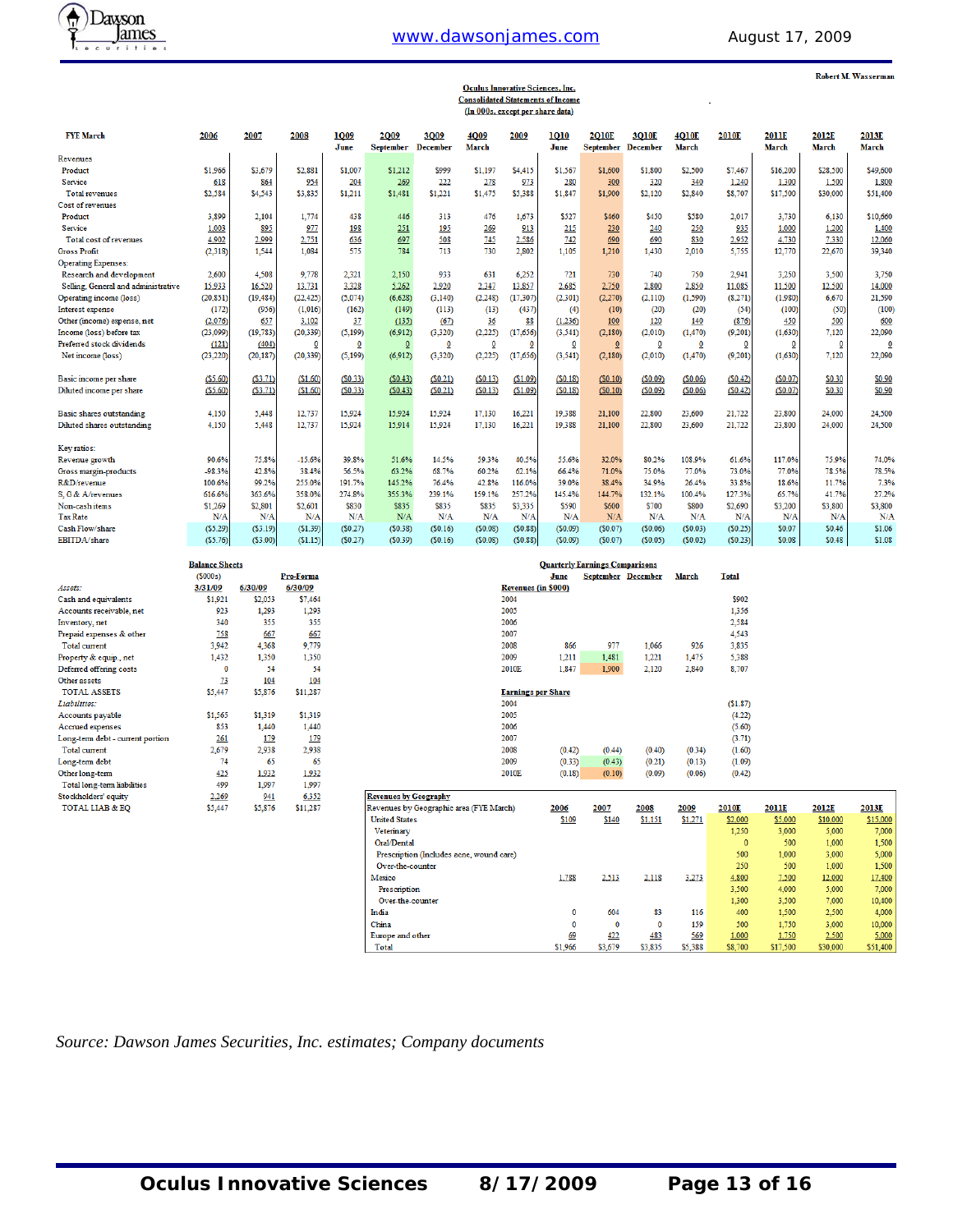

| Table 1. Wound Care/Anti-infectives/Dermatologic Products Comparable Company Analysis |                     |         |               |                   |         |                                          |      |                 |      |                          |                   |         |         |                                                            |
|---------------------------------------------------------------------------------------|---------------------|---------|---------------|-------------------|---------|------------------------------------------|------|-----------------|------|--------------------------|-------------------|---------|---------|------------------------------------------------------------|
|                                                                                       |                     |         | <b>Shares</b> | <b>Market Cap</b> |         | <b>Calendar Year</b>                     |      | <b>Revenues</b> |      | <b>Calendar Year</b>     | <b>Price/Revs</b> | 52-Week |         | <b>Earnings</b>                                            |
| <b>Company</b>                                                                        | <b>Symbol Price</b> |         |               |                   |         | (millions) (SMillions) EPS '09E EPS '10E |      | 2010E           |      | <b>P/E '09E P/E '10E</b> | 2010E             | Low     | High    | <b>Growth Notes</b>                                        |
| Cubist                                                                                | <b>CBST</b>         | \$19.24 | 57.8 S        |                   | 1,110.0 | 1.35                                     | 1.65 | 670             | 14.3 | 11.1                     | 1.66              | \$13.81 | \$28.74 | 22.2% Cubicin anti-infective is primary product            |
| <b>Integra Life Sciences</b>                                                          | <b>IART</b>         | \$33.60 | 28.4 S        |                   | 960.0   | 2.11                                     | 2.41 | 740             | 15.9 | 13.9                     | 1.30              | \$18.97 | \$49.89 | 14.2% Orthopedic and surgical products                     |
| <b>Kinetic Concepts</b>                                                               | KCI                 | \$33.30 | 71.1 S        |                   | 2,370.0 | 3.96                                     | 4.33 | 2.080           | 8.4  | 7.7                      | 1.14              | \$17.86 | \$36.20 | 9 3% LifeCell wound care subsidiary                        |
| Medicis                                                                               | <b>MRX</b>          | \$17.07 | 57.1 S        |                   | 970.0   | 1.46                                     | 1.72 | 668             | 11.7 | 9.9                      | 1.45              | \$7.85  | \$21.68 | 17.8% Dermatology/cosmetic products                        |
| Novabay                                                                               | <b>NBY</b>          | \$2.15  | 21.9 S        |                   | 50.0    | N/A                                      | N/A  | 10              | N/A  | N/A                      | 5.00              | \$0.40  | \$3.24  | N/A Partnerhsips with Galderma, Alcon                      |
| Average                                                                               |                     |         |               |                   |         |                                          |      |                 | 12.6 | 10.8                     | 2.11              |         |         | 15.9%                                                      |
|                                                                                       |                     |         |               |                   |         |                                          |      |                 |      |                          |                   |         |         |                                                            |
| Oculus Innovative Sciences OCLS                                                       |                     | \$2.20  | 22.8 S        |                   | 50.0    | N/A                                      | N/A  | 18              | N/A  | N/A                      | 2.86              | \$0.20  | \$5.75  | 2 new approvals in US. Vet product launched in July<br>N/A |
| Source: Dawson James Securities: Capital IO                                           |                     |         |               |                   |         |                                          |      |                 |      |                          |                   |         |         |                                                            |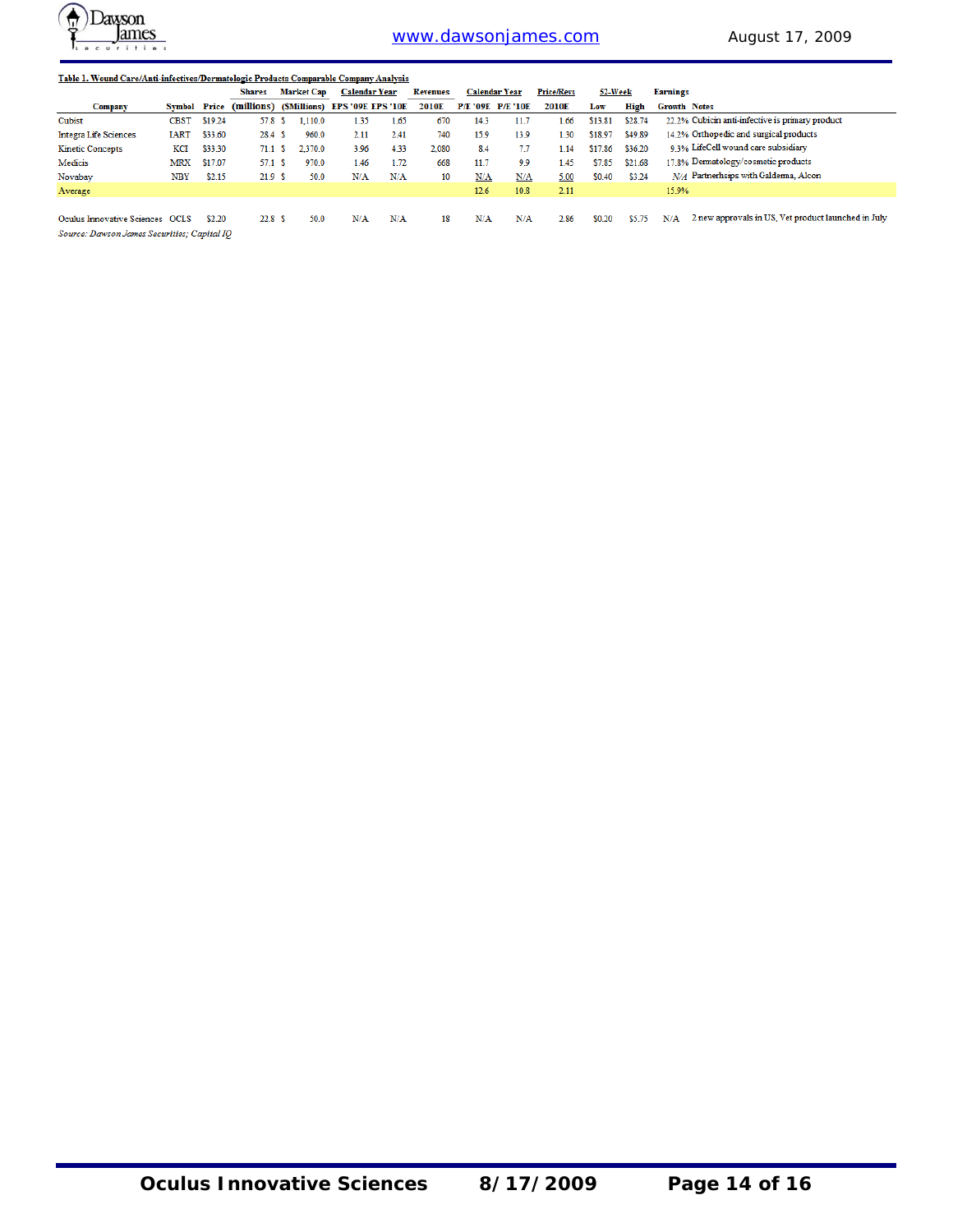

#### **Important Disclosures:**

#### **Price Chart:**



Price target and ratings changes over the past 3 years: Initiated – August 17, 2009 – Target \$4.50

**Analyst Certification:** The analyst(s) whose name appears on this research report certifies that 1) all of the views expressed in this report accurately reflect his personal views about any and all of the subject securities or issuers discussed; and 2) no part of the research analyst's compensation was, is, or will be directly or indirectly related to the specific recommendations or views expressed by the research analyst in this research report; and 3) All Dawson James employees, including the analyst(s) responsible for preparing this research report, may be eligible to receive non-product or service specific monetary bonus compensation that is based upon various factors, including total revenues of Dawson James and its affiliates as well as a portion of the proceeds from a broad pool of investment vehicles consisting of components of the compensation generated by investment banking activities, including but not limited to shares of stock and/or warrants, which may or may not include the securities referenced in this report.

Dawson James has received investment banking compensation from the company mentioned in this report and may actively seeking compensation for investment banking services in the future. Dawson James does not make a market in this security. Neither the research analyst whose name appears on this report nor any member of his household is an officer, director or advisory board member of the company. Dawson James did not receive any other compensation from the company in the previous 12 months. The Firm and/or its directors and employees may own securities of the company(s) in this report and may increase or decrease holdings in the future.

**Ratings definitions: 1) Speculative Buy:** the stock is expected to appreciate and produce a total return of at least 30% over the next 12-18 months but **the volatility and investment risk is substantially higher** than our "Strong Buy" recommendation; **2) Strong Buy:** the stock is expected to appreciate and produce a total return of at least 30% over the next 12-18 months; **3) Buy:** the stock is expected to appreciate and produce a total return of at least 20% over the next 12-18 months; **4) Neutral:** the stock is fairly valued for the next 12-18 months; **5) Sell:** the stock is expected to decline at least 20% over the next 12-18 months and should be sold; **6) Sell Short:** the stock is expected to decline at least 30% over next 12-18 months and should be sold short, however **the volatility and investment risk is substantially higher** than our "Sell" recommendation; **7) Under Review:** the previous rating and/or price target is suspended due to a significant event which now requires additional analysis and the previous rating and/or price target cannot be relied upon; and **8) Restricted:** coverage cannot be initiated or has been temporarily suspended to comply with applicable regulations and/or firm policies in certain circumstances such as investment banking or an advisory capacity involving the company.

|                             | <b>Company Coverage</b> |            | <b>Investment Banking</b> |             |
|-----------------------------|-------------------------|------------|---------------------------|-------------|
| <b>Ratings Distribution</b> | # of Companies          | % of Total | # of Companies            | % of Totals |
| Speculative Buy             | n                       | 46%        | 5                         | 83%         |
| <b>Strong Buy</b>           |                         | 8%         |                           | $0\%$       |
| Buy                         |                         | 31%        |                           | 100%        |
| Neutral                     | 2                       | 15%        | 2                         | 100%        |
| Sell                        |                         | 0%         |                           | 0%          |
| Sell Short                  |                         | $0\%$      |                           | $0\%$       |
| <b>Under Review</b>         |                         | 0%         |                           | 0%          |
| Restricted                  |                         | 0%         |                           | 0%          |
| Total                       | 13                      | 100%       | 8                         | 62%         |